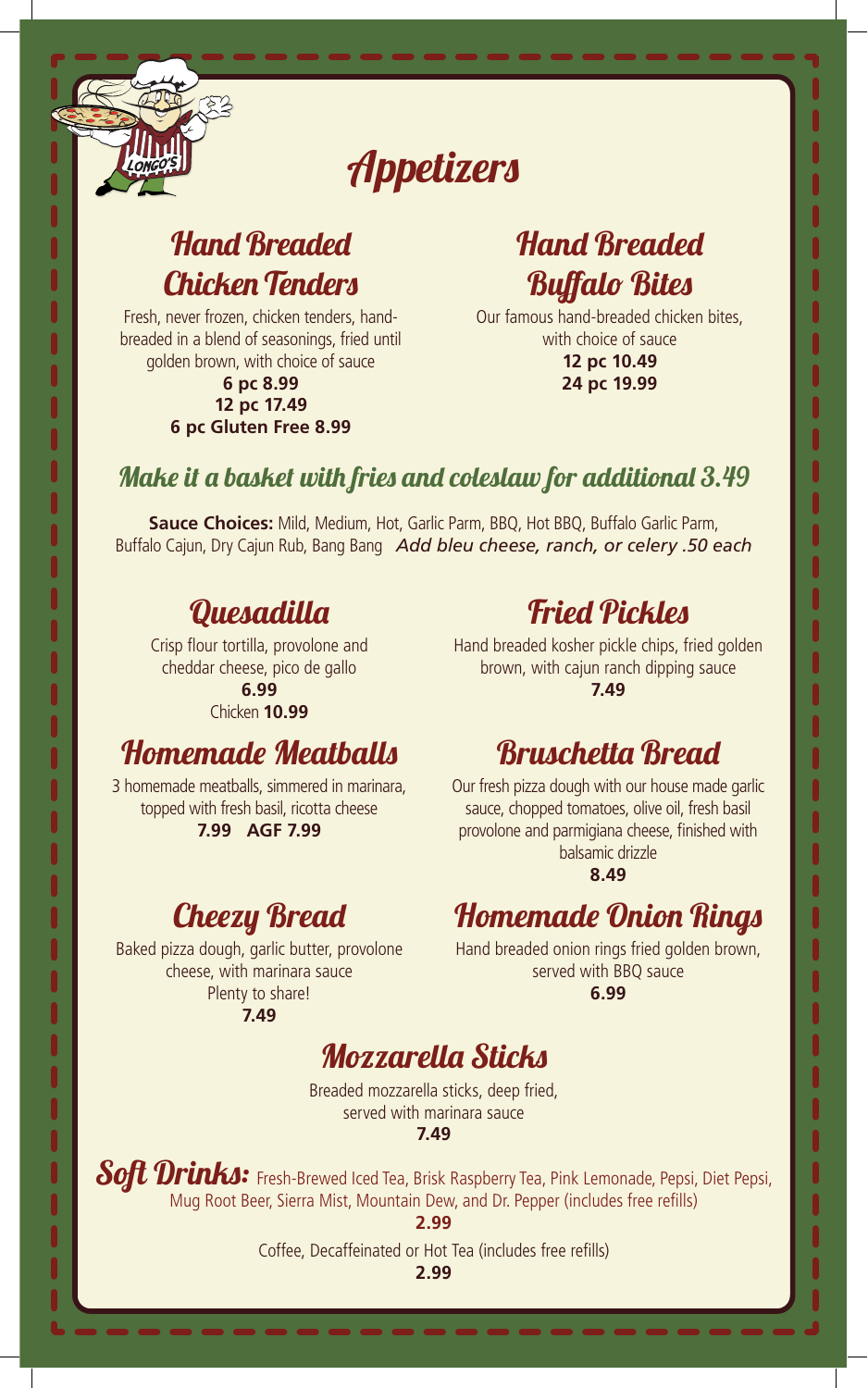

# Entrées

**Pasta Choices: linguine, or penne** Substitute Cavatelli to any entrée for an additional **1.49** Add salad for an additional **1.99** Add cheese to side salad for an additional **.69** *\*We Offer Homemade Vegan Sauce\* \*Available Gluten Free (AGF)\**

### Pasta

Pasta choice, marinara sauce, choice of homemade meatballs, Italian sausage, homemade meat sauce, or sautéed mushrooms (Garlic aglio e olio or Butter sauce is available)

**12.49 AGF 13.49**

### **Cavatelli**

Marinara sauce, choice of homemade meatballs, Italian sausage, meat sauce, or fresh sautéed mushrooms

#### **13.99**

### Chicken Broccolini Alfredo

Grilled chicken breast tossed with fresh broccoli and linguine in our creamy alfredo sauce **14.99 AGF 15.99** Plain Alfredo Pasta **10.99 AGF 11.99**

### Chicken Parmigiana

Fresh breaded chicken breast, sautéed golden brown, marinara sauce and provolone cheese, with side of penne pasta **14.99 AGF 15.99**

### Chicken Bruschetta Pasta

Grilled chicken breast sautéed with cherry tomatoes, fresh basil, olive oil, roasted garlic and fresh spinach tossed with linguine pasta in a white wine and butter sauce

**14.99 AGF 15.99**

# Cheese Ravioli

Cheese ravioli, marinara sauce, homemade meatball **13.99**

### Cajun Pasta

Grilled chicken breast, mushrooms, cherry tomatoes, scallions, fresh spinach tossed with, linguine, with spicy cajun cream sauce **14.99 AGF 15.99**

### Chicken Madison

Fresh breaded chicken breast sautéed golden brown, with mushrooms and scallions, topped with provolone and cheddar cheese, white wine and butter sauce with penne pasta

**14.99**

# Eggplant Parmigiana

Fresh breaded eggplant fried golden brown, marinara sauce, provolone cheese, with side of penne pasta **13.99**

### Chicken Piccata

Chicken breast sautéed with capers, in a white wine lemon butter sauce, with penne pasta **14.99 AGF 15.99**

### Sausage Pepper Pasta

Our house made Italian sausage sautéed with cherry tomatoes, roasted red peppers, banana peppers, fresh spinach, olive oil, and fresh basil, tossed with cavatelli in a roasted garlic and red pepper marinara sauce **14.99 AGF 15.99**

WE STRIVE TO HAVE PIZZA AND KITCHEN FOOD OUT TO YOUR TABLE AT THE SAME TIME, BUT THAT'S NOT ALWAYS POSSIBLE, AS OUR PIZZA AND KITCHEN AREA'S ARE SEPARATE UNITS, WE APPRECIATE YOUR UNDERSTANDING.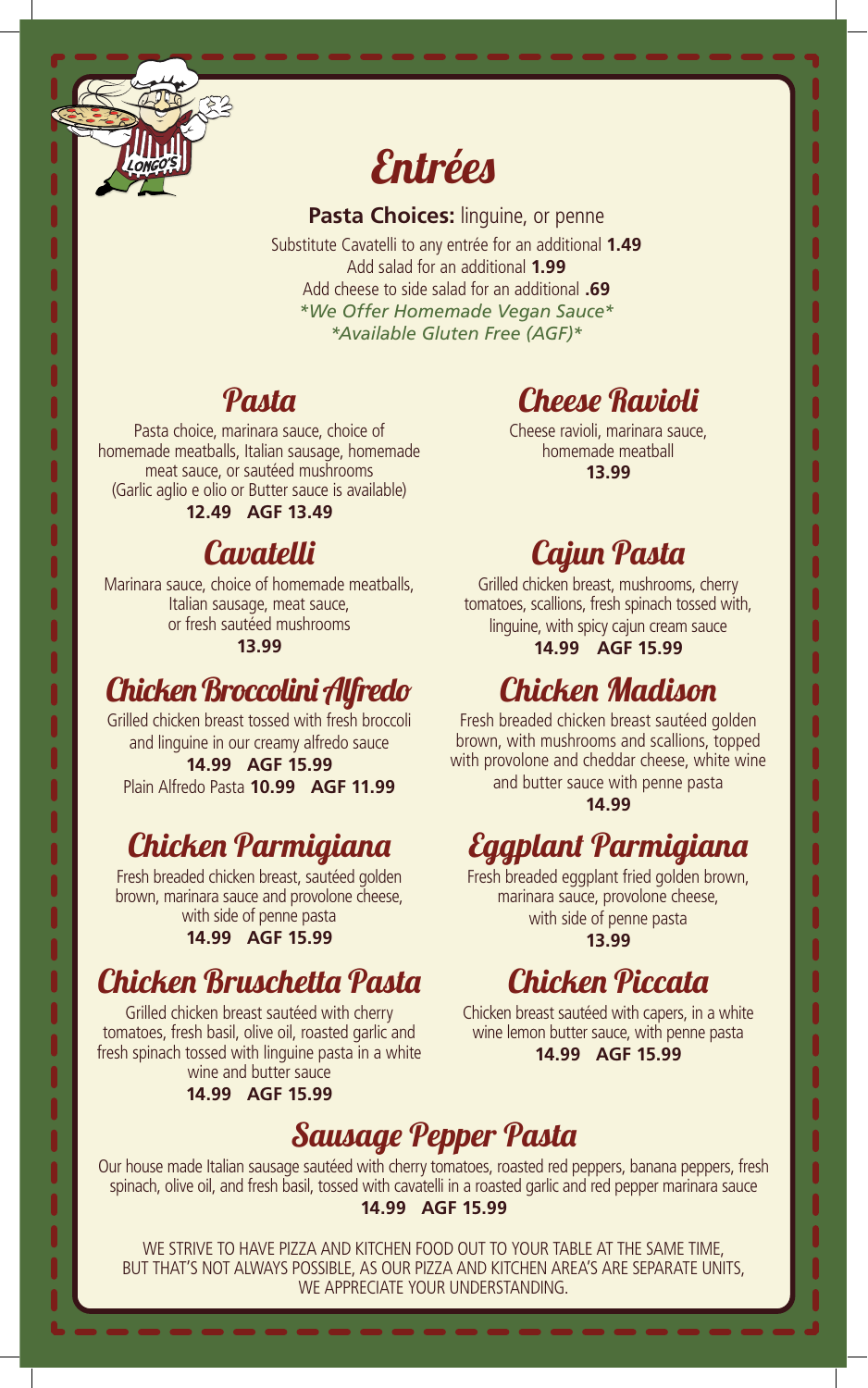

**IIII**<br> **III**<br> **III**<br> **II** 

j

l

# **Burgers**

FRESH NEVER FROZEN HALF POUND CERTIFIED ANGUS BEEF **Antibiotic and Hormone Free Burger**,

*Served on a brioche bun with your choice of fries or coleslaw Substitute a side salad or side of onion rings for* **1.99** *\*Gluten Free Bun add 2.00\**

### Classic Cheeseburger

### Bacon Cheeseburger

Choice of cheese, lettuce and tomato **11.99**

Choice of cheese, Sugardale applewood smoked bacon, lettuce and tomato **13.49**

#### **Extras:**

Fried egg **1.00** Sautéed mushrooms or sautéed onions **.50 Cheese Choices:** American, Provolone, Cheddar

# Subs, Sandwiches and Wraps

*Served with your choice of fries or coleslaw. Substitute a side salad or side of onion rings for* **1.99** *\*Gluten Free Bun add 2.00\**

### Ragin' Cajun

Blackened chicken breast topped with melted provolone cheese, fresh lettuce, tomato and topped with our chipotle mayo, served in a wrap or on a brioche bun **12.49 AGF**

### Chicken Parmigiana Sub

Breaded chicken breast, sauteed golden brown, topped with marinara sauce and provolone cheese on a toasted sub bun **12.99**

### Buffalo Chicken

Grilled or fried with mild sauce, chopped celery, lettuce, cheddar cheese and bleu cheese dressing, served in a wrap or on a brioche bun **12.49 AGF**

### The Big Italian Sub

The Original! A toasted sub bun piled high with salami, ham, pepperoni, lettuce, tomatoes, mild pepper rings, roasted red peppers, onions, provolone cheese and our signature Italian dressing **11.99**

 $\begin{array}{c} \n 0 \\
0 \\
1\n \end{array}$ 

### Meatball Sub

Oven baked, with homemade meatballs, marinara sauce and provolone cheese, on a toasted sub bun **12.49**

# **CLE** Hot Chicken

Fresh hand breaded extra crispy chicken breast, dipped in our own version of nashville hot sauce, with pickles, and house made slaw, served in a wrap or on a brioche bun **12.49** (available without hot sauce) **AGF**

Menu is subject to change. *Consuming raw or undercooked meats, poultry, seafood, shellfish or eggs may increase your risk of foodborne illnesses, especially if you have certain medical conditions.*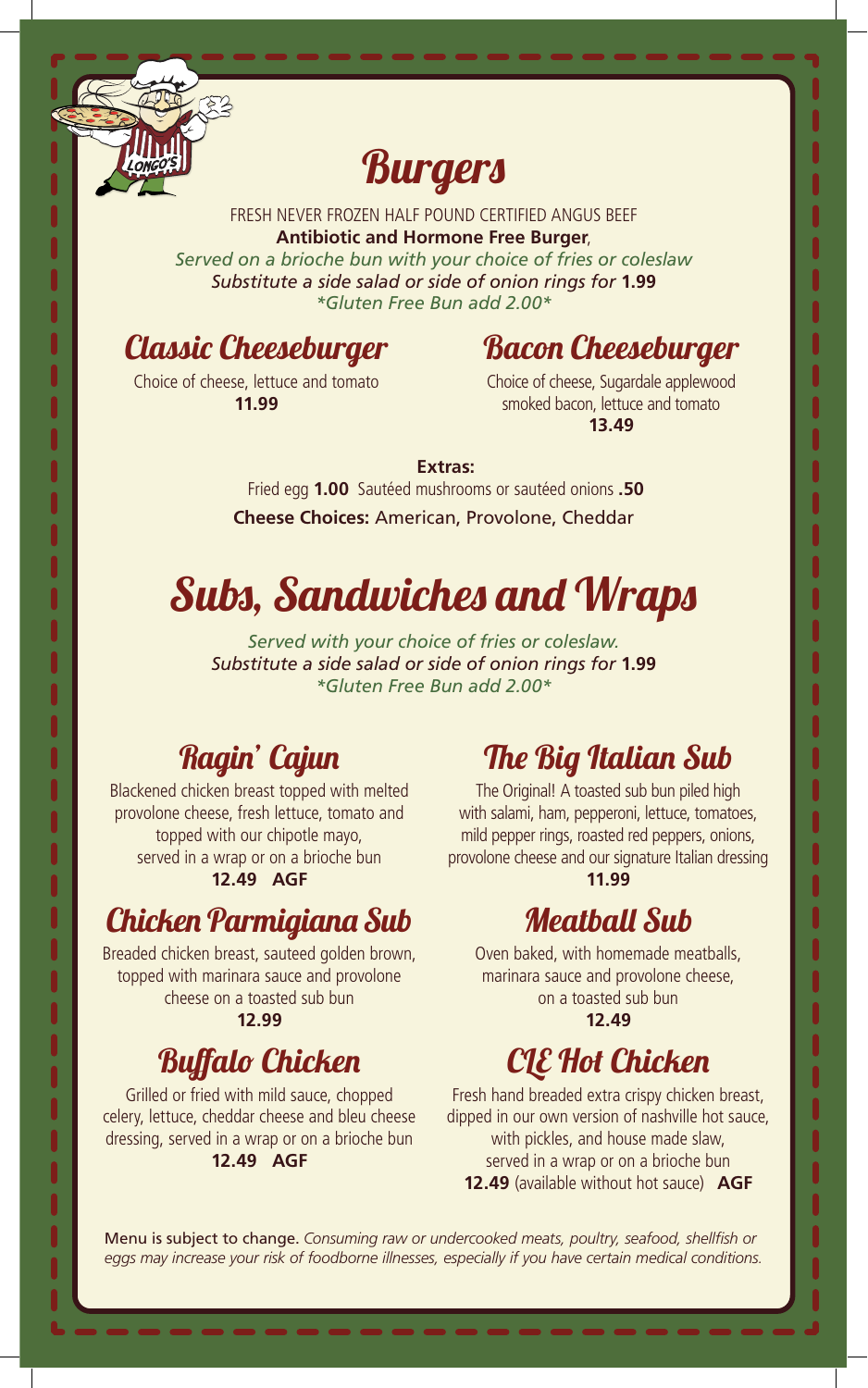

**Our original "Longo's Pizza" made fresh daily for over 50 years. With your choice of our famous recipe pizza sauce or garlic sauce**

| Pizza           | 10" Small 7.99 |      | 13" Large <b>11.99</b> 16"XL Thin <b>12.99</b> |
|-----------------|----------------|------|------------------------------------------------|
| Topping         | 1.25           | 1.75 | 2.25                                           |
| Premium Topping | 1.50           | 2.00 | 2.50                                           |

#### **Toppings**

Mushrooms, onions, roasted red peppers, broccoli, pineapple, black olives, anchovies, tomatoes, green peppers, jalapeño peppers, mild pepper rings, or spinach

#### Premium Toppings

Extra cheese, pepperoni, ham, meatball, Italian sausage, cheddar cheese, bacon, salami, fresh mozzarella, ricotta cheese or grilled chicken breast

#### Ultimate Pepperoni Pizza

13" Large 8-Cut pizza with extra cheese and double pepperoni

**15.99**

#### Classic Margherita

16" XL thin crust pizza with fresh mozzarella and provolone cheese, tomatoes, marinara sauce fresh basil, drizzled with olive oil **15.99**

#### Vegan Cheese No problem!

ONGO.

 $\begin{array}{c} \n 1 \\
1 \\
0\n \end{array}$ 

House-made pizza dough and pizza sauce are vegan friendly! *Sub dairy free mozzarella for* **1.75**

#### Gluten Free Pizza

Large 12" Additional 2.50 to any large pizza

# Specialty Delight Pizzas

(All specialty pizzas topped with our specialty seasoning)

#### Big Italian

Garlic sauce, salami, pepperoni, ham, mild pepper rings, onions, roasted red peppers, tomatoes, provolone cheese **SM 11.99 LG 18.49 XL Thin 20.49**

### Meat Lovers

Pizza sauce, pepperoni, ham, bacon, meatball, sausage, provolone cheese **SM 11.99 LG 18.99 XL Thin 20.99**

### Buffalo Chicken

House Ranch dressing, grilled chicken, provolone cheese, cheddar cheese, mild sauce **SM 11.49 LG 17.49 XL Thin 18.99**

### Garden Veggie

Pizza sauce, mushrooms, green peppers, onions, black olives, tomatoes, mild peppers **SM 11.49 LG 17.49 XL Thin 18.99**

#### Sicilian

Pizza sauce, pepperoni, mushrooms, roasted red peppers, sausage, provolone cheese **SM 11.99 LG 18.49 XL Thin 20.49**

### California Veggie

Garlic sauce, fresh spinach, broccoli, Roma tomatoes, provolone and ricotta cheese **SM 11.49 LG 17.49 XL Thin 18.99**

#### **Hawaiian**

BBQ sauce, ham, bacon, pineapple, provolone cheese & cheddar cheese, with a hint of cinnamon **SM 11.49 LG 17.49 XL Thin 18.99**

### Smashed Meatball

Marinara sauce, house made meatballs, fresh basil, ricotta and provolone cheese **SM 11.99 LG 18.49 XL Thin 20.49**

#### **Deluxe**

Pizza sauce, pepperoni, mushrooms, green peppers, onions, black olives, sausage, provolone cheese **SM 11.99 LG 18.49 XL Thin 20.49**